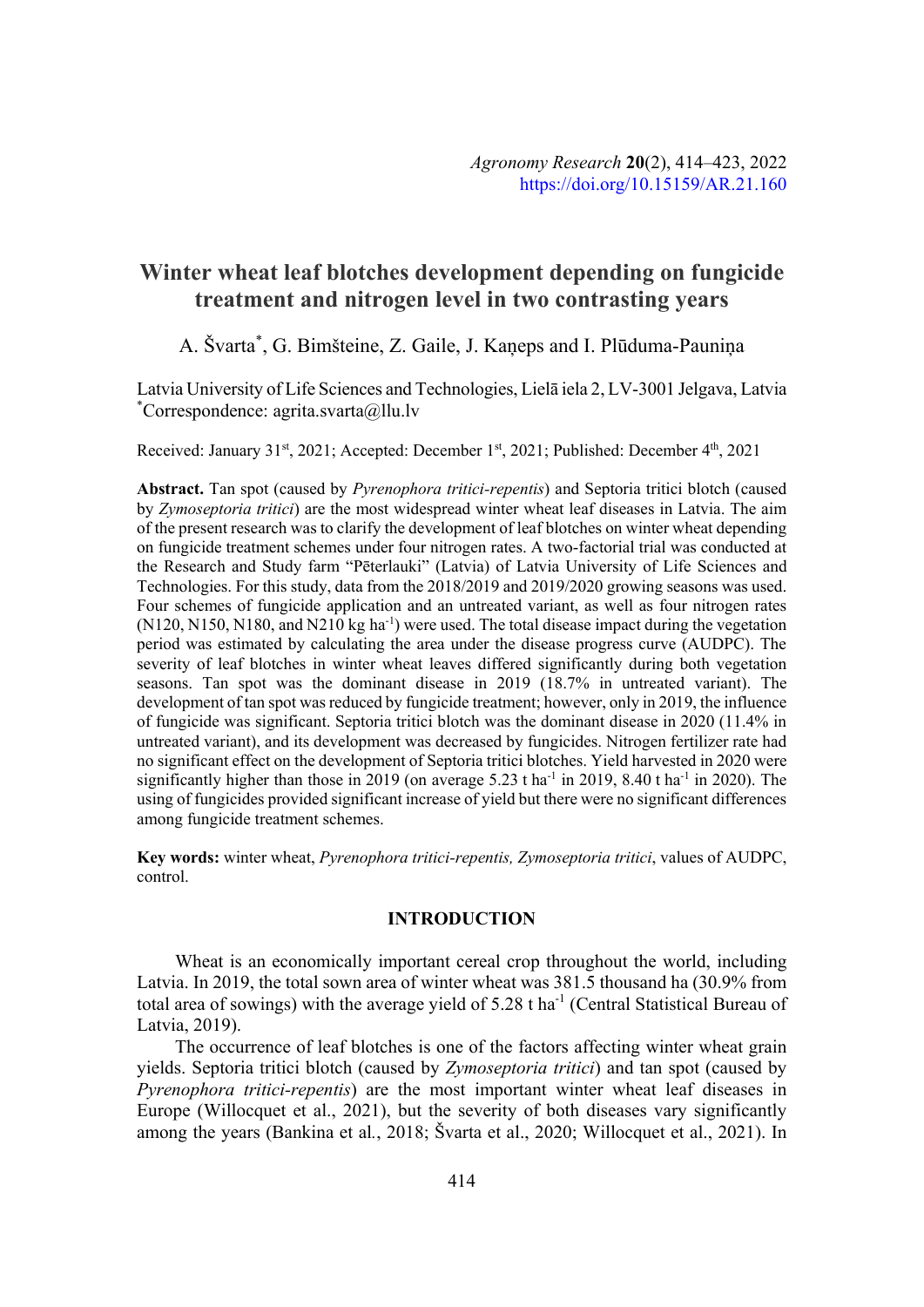Latvia, tan spot was first identified only in the first half of the 1990s, but in recent years, the disease has become dominant. The severity of Septoria tritici blotch has been significantly lower and has exceeded the severity of tan spot only in a few years (Bankina et al., 2018).

The main source of tan spot infection is wheat straw debris, where pseudothecia with ascospores develop (Cotuna et al., 2015). The spread of disease significantly increased in continuous wheat sowings and in fields under minimum tillage (El Jarroudi et al., 2013; Bankina et al., 2018). The time of the appearance of the first tan spot symptoms and the further development of disease depend on meteorological conditions (Bankina et al., 2018; Schierenbeck et al., 2019; Willocquet et al., 2021) and susceptibility of variety (Kremneva et al., 2021). In years with high humidity and high average air temperatures, the susceptibility response to the disease was observed in more varieties than in years with dry conditions (Kremneva et al., 2021).

In contrast, the development of Septoria tritici bloch mainly depends on meteorological conditions, and agronomic practice is less important (Kuzdralinsky et al., 2015; Bankina et al., 2018). Optimal conditions for the development of Septoria leaf blotch are: minimum temperatures of 8 °C and maximum temperatures between 15 °C and 25 °C, relative humidity higher than 80%, and long periods of leaf wetness.

Wheat diseases management in Europe is mainly based on the use of fungicides and resistant varieties (Willocquet et al., 2021). In general, one to three applications are used, depending on the severity of diseases, susceptibility of variety, and yield potential (Willocquet et al., 2021), but in Ireland - even four applications are used (Creissen et al., 2018). The results of five-year (2013–2017) field experiments in six European countries revealed that disease levels were affected by the level of fungicide use, by cultivar resistance, and by meteorological conditions (Willocquet et al., 2021). In most cases, multiple disease intensities were lower when fungicide use was determined according to local recommendations (for example, one fungicide application in Norway and Sweden, two applications in Belgium), compared to no or limited protection (Willocquet et al., 2021). Gomes et al. (2016) found that susceptible varieties (with high levels of infection coefficient) need two fungicide applications (at GS 34 and GS 47). In moderate resistant varieties (with low levels of infection coefficient), preventive fungicide treatment at GS 34 proves to be beneficial, but resistant varieties do not need a disease control. In turn, Willocquet et al. (2021) confirmed that differences between cultivars reduce as the level of fungicide protection increases.

Nitrogen application significantly increases the grain yields, but nitrogen fertilization may also influence the development of foliar disease due to larger canopies that provide more favourable conditions for pathogens infection and development. Castro et al. (2018) found that severities of Septoria tritici blotch and tan spot significantly decreased with the increase in N rate. In contrast, Jensen & Jørgensen (2016) established that higher N rates was probably a major reason for the increased severity of Septoria tritici blotch in sowings with high densities.

The aim of the present research was to clarify the development of leaf blotches on winter wheat depending on fungicide treatment schemes under four nitrogen rates.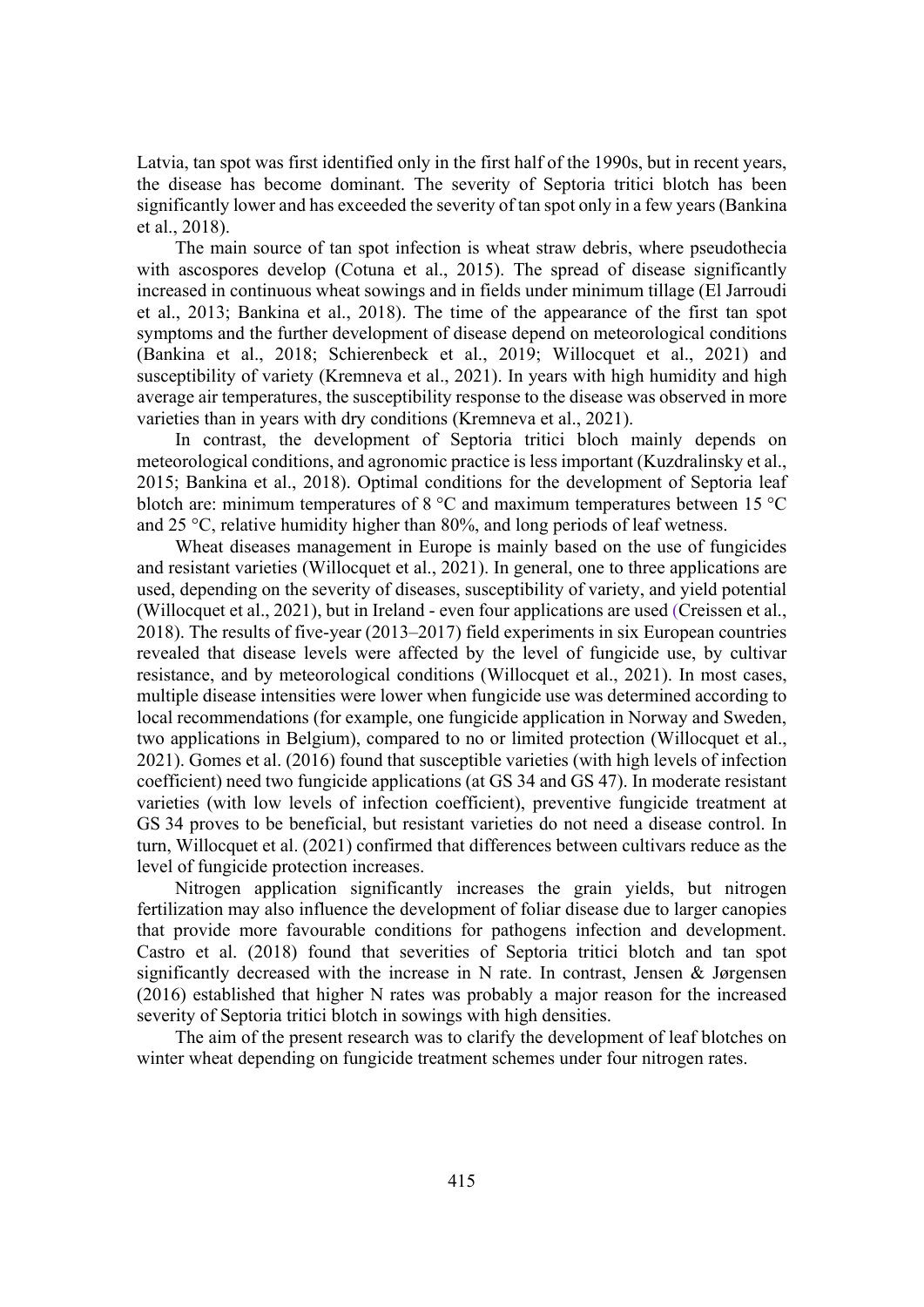## **MATERIALS AND METHODS**

Two-factor field experiments were carried out at the Study and Research farm "Pēterlauki" of Latvia University of Life Sciences and Technologies (56° 30.658' N and  $23^{\circ}$  41.580' E). For this study, data from the 2018/2019 and 2019/2020 growing seasons was used. One of the most popular cultivars in Latvia 'Skagen' was used in the trial.

Four schemes of fungicide application and an untreated variant (Table 1), as well as four nitrogen rates (N120 (80+40), N150 (80+70), N180 (80+70+30), and N210  $(80+80+50)$  kg ha<sup>-1</sup>) were used. In total, 20 variants were arranged using a split plot design in four replications, more detailed information was given in previous publication (Švarta et al., 2020).

The intensity of fungicide treatment was demonstrated by treatment frequency index (TFI) (Nistrup Jørgensen, 2008).

| Variants               | Treatment timing-<br>growth stage (GS)<br>according to BBCH* | Active ingredients<br>of fungicides | Dose,<br>$L$ ha <sup>-1</sup> | Treatment<br>frequency<br>index |
|------------------------|--------------------------------------------------------------|-------------------------------------|-------------------------------|---------------------------------|
| F0 (untreated variant) | Without fungicides                                           |                                     |                               |                                 |
| F1 (one treatment)     | $55 - 59$                                                    | Protioconazole 130 g $L^{-1}$ ;     | 0.750                         | 0.5                             |
|                        |                                                              | bixafen 65 g $L^{-1}$ ;             |                               |                                 |
|                        |                                                              | fluopyram 65 g $L^{-1}$             |                               |                                 |
| F2 (one treatment)     | $55 - 59$                                                    | Protioconazole 130 g $L^{-1}$ ;     | 1.500                         | 1.0                             |
|                        |                                                              | bixafen 65 g $L^{-1}$ ;             |                               |                                 |
|                        |                                                              | fluopyram 65 g $L^{-1}$             |                               |                                 |
| F3 (two treatments)    | $32 - 33$                                                    | Protioconazole 160 g $L^{-1}$ ;     | 0.625                         | 1.0                             |
|                        |                                                              | spiroxamin 300 g $L^{-1}$           |                               |                                 |
|                        | $55 - 59$                                                    | Protioconazole 130 g $L^{-1}$ ;     | 0.750                         |                                 |
|                        |                                                              | bixafen 65 g L <sup>-1</sup> ;      |                               |                                 |
|                        |                                                              | fluopyram 65 g $L^{-1}$             |                               |                                 |
| F4 (three treatments)  | $32 - 33$                                                    | Protioconazole 160 g $L^{-1}$ ;     | 0.625                         | 2.0                             |
|                        |                                                              | spiroxamin 300 g L <sup>-1</sup>    |                               |                                 |
|                        | $55 - 59$                                                    | Protioconazole 130 g $L^{-1}$ ;     | 0.750                         |                                 |
|                        |                                                              | bixafen 65 g L <sup>-1</sup> ;      |                               |                                 |
|                        |                                                              | fluopyram 65 g $L^{-1}$             |                               |                                 |
|                        | $63 - 65$                                                    | Metconazole 90 g $L^{-1}$           | 1.000                         |                                 |
|                        |                                                              |                                     |                               |                                 |

**Table 1.** Fungicide treatment schemes

\* BBCH – phenological growth stages of cereals according to the 'BiologisceBundesanstalt, Bundessortenamt und Chemische Industrie' (BBCH) scale.

Soil at the site was loam, sod-calcareos soil. Soil is characterized by the following indicators depending on the year:  $pH_{KCl} = 6.4 - 7.0$ , organic matter content 29–40 g kg<sup>-1</sup>,  $P_2O_5$  content 118–167 mg kg<sup>-1</sup> and K<sub>2</sub>O content 262–244 mg kg<sup>-1</sup> of the soil.

The rate of nitrogen fertilizer was divided into two applications for variants N120 and N150, and into three applications - for variants N180 and N210. Before sowing, fertilizer was applied N - 11–25 kg ha<sup>-1</sup>, P<sub>2</sub>O<sub>5</sub> - 33–65 kg ha<sup>-1</sup> and K<sub>2</sub>O - 65 kg ha<sup>-1</sup>. In spring, after resumption of vegetative growth, ammonium nitrate  $(NH_4NO_3; N 34.4\%)$ was used for all variants. The second top-dressing consisting of ammonium sulphate  $(NH_4)_2SO_4$ ; N21, S 24%) at the rate of 100 kg ha<sup>-1</sup> was done in winter wheat at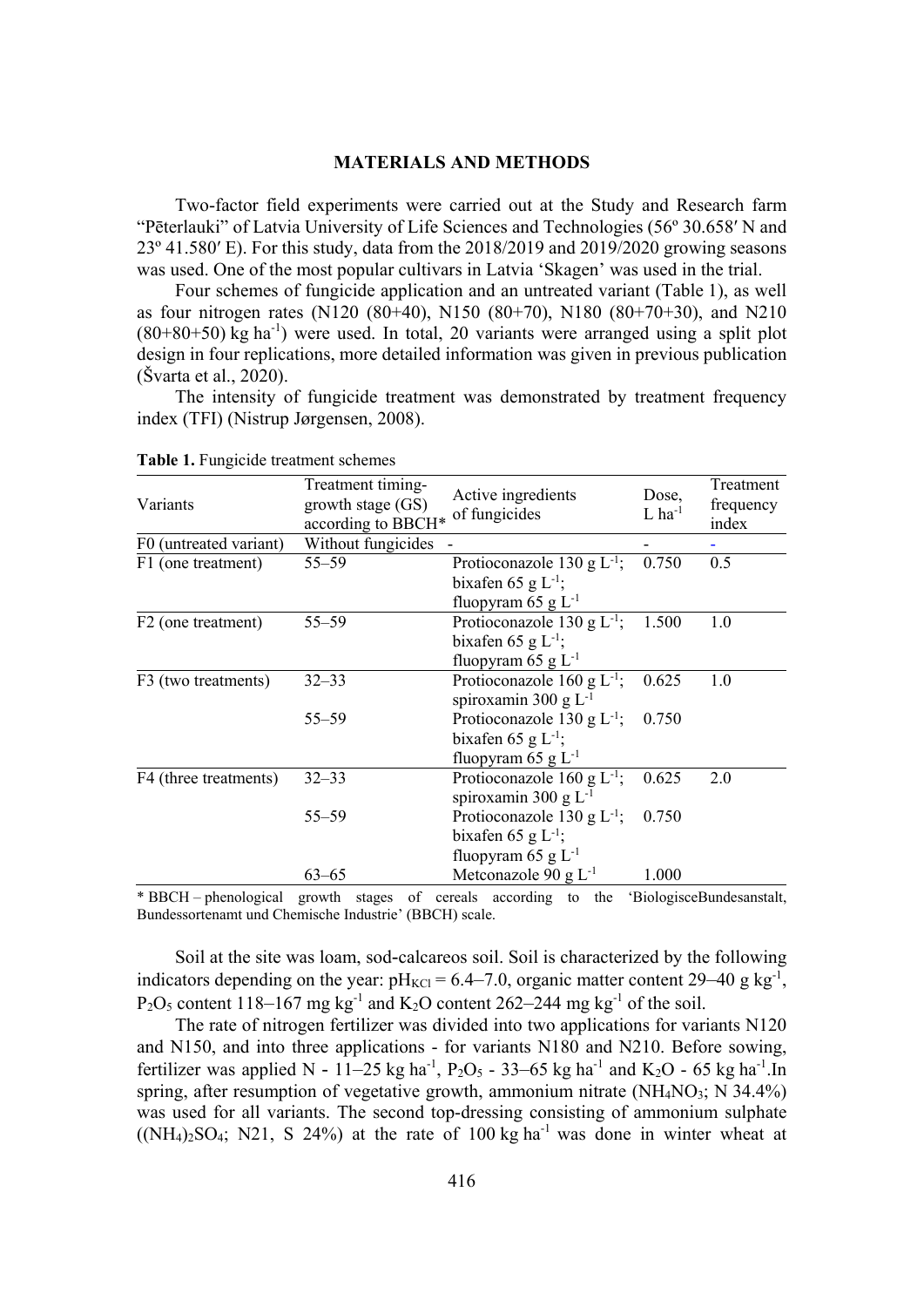GS 29–31, and the remaining amount of needed nitrogen was added using ammonium nitrate. The final application was done at GS 47–51 with ammonium nitrate.

Weeds were controlled using foliar commercial herbicides: in 2019, tritosulfuron  $(714 \text{ g kg}^{-1})$  + florasulam  $(54 \text{ g kg}^{-1})$  70 g kg<sup>-1</sup> and adjuvant Dash 0.5 L ha<sup>-1</sup>, in 2020, florasulam 9100 g  $kg^{-1}$ ) + halauxifen-methyl (104.2 g  $kg^{-1}$ ) 0.04 kg ha<sup>-1</sup> and MCPA  $(750 \text{ g L}^{-1})$  1.5 L ha<sup>-1</sup> were used.

The severity of leaf blotches was assessed: for the whole plant - at GS 31–32, for three upper leaves - at GS 37 and GS 63–65, and for two upper leaves - at GS 73 and GS 75–79. Growth stages were noted according to BBCH scale. In the first assessment, 25 plants were evaluated. In further assessments, 50 leaves were evaluated from every plot, proportionally taking flag leaves, first leaves and second leaves from each plot. The severity was expressed in percentages.

The total disease impact during vegetation period was estimated by calculating the area under the disease progress curve (AUDPC) using the formula (1) (Simko & Piepho, 2012):

$$
A_k = \sum_{i=1}^{N_{i-1}} \frac{(y_i + y_{i+1})}{2} (t_{i+1} - t_i)
$$
 (1)

where  $n$  – data-set extent;  $a_i$  – variable at the *i* index of a data-set, N.

The yield was harvested at GS 89–90, and yield data was adjusted to 14% moisture. Mathematical data processing was done by using R-studio, multi-way Anova analysis, and correlation analysis. Bonferroni test was used for the comparison of means; the differences were considered statistically significant when *p* < 0.05.



**Figure 1.** Average temperatures in 2019–2020 (data from the Study and Research farm "Pēterlauki" meteorological station).

**Figure 2.** Amounts of precipitation in 2019– 2020 (data from the Study and Research farm "Pēterlauki" meteorological station).

The meteorological data (average temperature  $({}^{\circ}C)$  and the amount of precipitation (mm)) were summarised according to growth stages of winter wheat when the evaluation of leaf blotches was done (Figs 1, 2). The meteorological conditions were significantly different in both research years. Overall, the air temperatures in the vegetation period were higher than long-term observations in both trial years - in some decades the increase of average air temperature reached even  $+5.0$  °C (in 2019: - 3<sup>rd</sup> decade of June; in 2020 -  $3<sup>rd</sup>$  decade of April,  $2<sup>nd</sup>$  decade of May,  $3<sup>rd</sup>$  decade of June.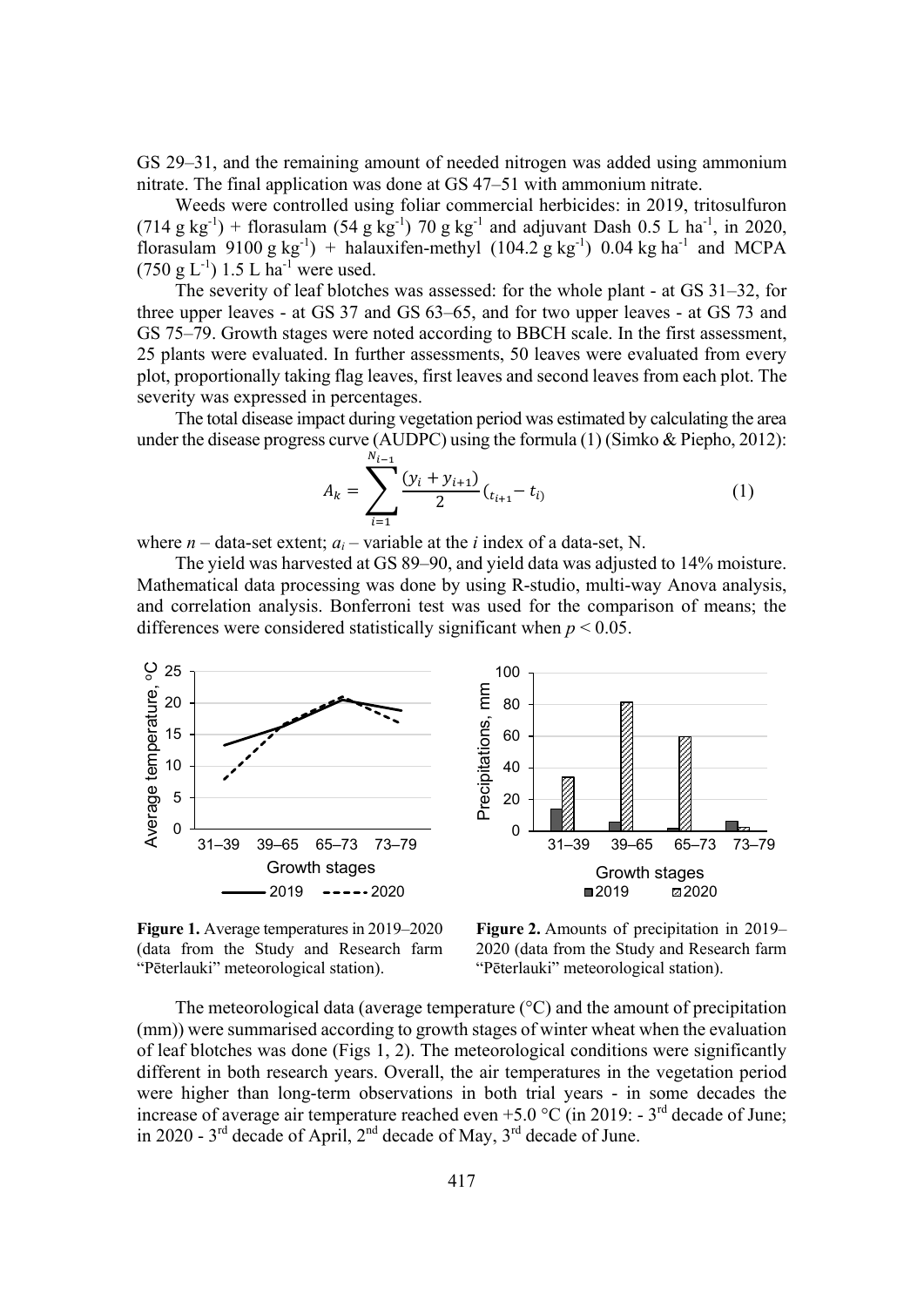There was a significant difference between the amounts of precipitation during the research years. In 2019, the amount of precipitation was low (for most decades only 20–30% from long-term observations). In contrast, second research year was characterised with rainfall (for example,  $1<sup>st</sup>$  decade of June - 359%,  $3<sup>rd</sup>$  decade of June - 219% from long -term observations).

#### **RESULTS AND DISCUSSION**

**The development of leaf blotches.** The severity of leaf blotches in winter wheat leaves differed significantly during both years of investigations (Fig. 3). In 2019, the

was only 7.4%. total amount of precipitation was low and the lack of moisture was observed in all winter wheat growth stages; however, the severity of tan spot reached a significant level (18.7% in untreated variant). Although the first symptoms of tan spot were observed already at GS 31–32 (severity 0.03%), rapid development began only at GS 73. In contrast, the level of Septoria tritici blotch was relatively low. The first symptoms were observed later only at the stage of early milk (severity 0.6%). Further development of the disease was slow, and at the end of vegetation period, the severity of Septoria tritici blotch in untreated plots



**Figure 3.** Severity of winter wheat leaf blotches in untreated plots in 2019–2020.

In 2020, the amount of precipitation at GS 39–65 was 81.4 mm, but at GS 65–73 - 59.8 mm (at this time in 2019 - respectively only 5.8 and 1.6 mm). These conditions promoted the development of Septoria tritici blotch. It is known that the causal agent of Septoria tritici blotch requires a moist leaf surface for infection and weather was favourable for disease development. This corresponds to the results from other studies (El Jarroudi et al., 2013; Bankina et al., 2018; Castro et al., 2018). The first symptoms were observed at an early stage of wheat development (GS 31–32) but rapid development of Septoria tritici blotch started at GS 73 (2.7% in untreated variant) and coincided with rainfall (on 29.06.2020. - 56 mm). At the end of vegetation period, the severity of Septoria tritici blotches in untreated plots reached already 11.4%. For the first time, tan spot was observed also at GS 31–32 (0.1%), but its development was slow, and at the end of vegetation, it reached only 4.1% in untreated plots. This is an unexpected result, because usually higher amounts of precipitation increase the level of tan spot (Fleitas et al., 2018; Schierenbeck et al., 2019).

Total impact of both diseases expressed as values of AUDPC (Fig. 4) differed significantly depending on year  $(P < 0.001)$ .

**Efficacy of leaf blotches control.** In both years, application of fungicides significantly decreased the level of leaf blotches ( $p < 0.001$  for both years). The results of the current study coincide with the results of numerous researches, i.e., fungicide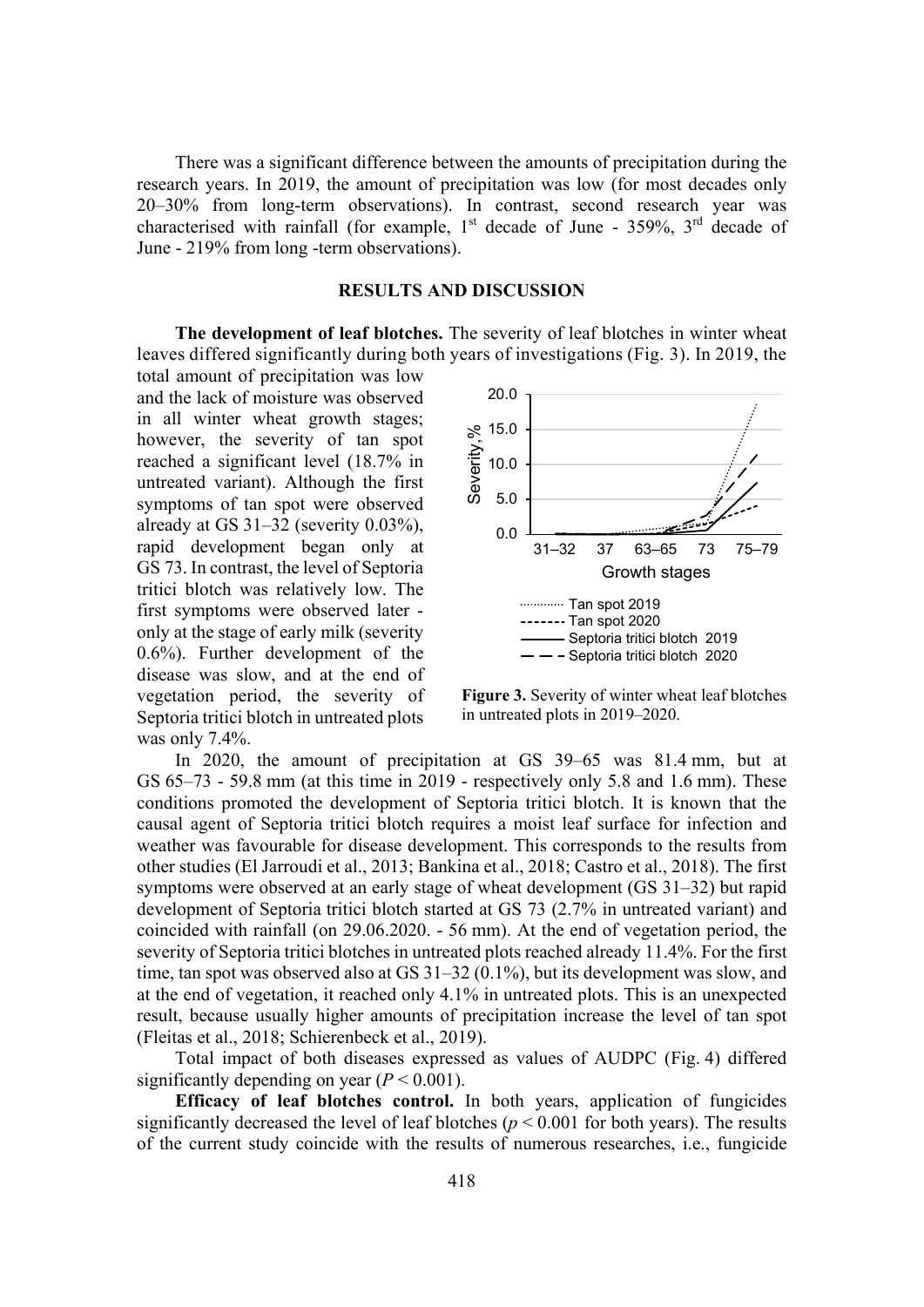treatments reduced the values of AUDPC of leaf blotches in comparison with the untreated variant (Willyerd et al., 2015; Castro et al., 2018; Fleitas et al., 2018; Schierenbeck et al., 2019).



**Figure 4.** Values of areas under the disease progress curve (AUDPC) of leaf blotches depending on fungicide treatment schemes in 2019–2020.

Significantly different means are labelled with different letters in superscript:  $a, b, c, d, e$  – significant difference for average values of AUDPC for 2019; <sup>A, B</sup> – significant difference for average values of AUDPC for 2020.

More intensive application of fungicides was effective under conductions of higher pressure of leaf diseases. In 2019, when the differences in AUDPC values for tan spot (Fig. 4) among variants ranged between 35 and 147 (without fungicide treatment) units, the efficacy of fungicides in variant F1 (treatment frequency index  $(TFI) = 0.5$ ) was lower than in variants F2 and F3. Although TFI in F2 and F3 was equal, the efficacy differed. A better efficacy was obtained in F3, where dose of fungicide was divided and the treatment was done in two applications. Variant  $F4$ , where  $TFI = 2$ , showed an even better efficacy. In 2020, when the AUDPC values ranged only between 8 and 49 units, the differences between fungicide treatment strategies on the severity of tan spot were not significant.

In both years, all fungicide treatments ensured the protection of wheat cultivars against Septoria tritici blotch (*P* < 0.001 for both years). In turn, the differences in the efficacy of fungicide treatment schemes were significant only in 2020. Although TFI in F2 and F3 varied (respectively - 0.5 and 1.0), the efficacy of those fungicide treatment schemes for limiting Septoria tritici blotch did not differ. Similar efficacy was ensured also in F4, where  $TFI = 2.0$ . A better effect was obtained in F3, where fungicide application was done two times.

Many studies revealed that used fungicide treatment schemes varied and their effectivity differed. Researches showed that one application of fungicides at the time of flag leaf formation decreased tan spot severity by 83.7% and the values of AUDPC by 86.6% (Bhatta et al., 2018). Other researchers included also early treatment until stem elongation to prevent primary infection (Schierenbeck et al., 2019; Fleitas et al., 2018). Kutcher et al. (2018) found that split fungicide application at both stem elongation (GS 30) and flag leaf (GS 39) tended to decrease the severity of leaf blotches on flag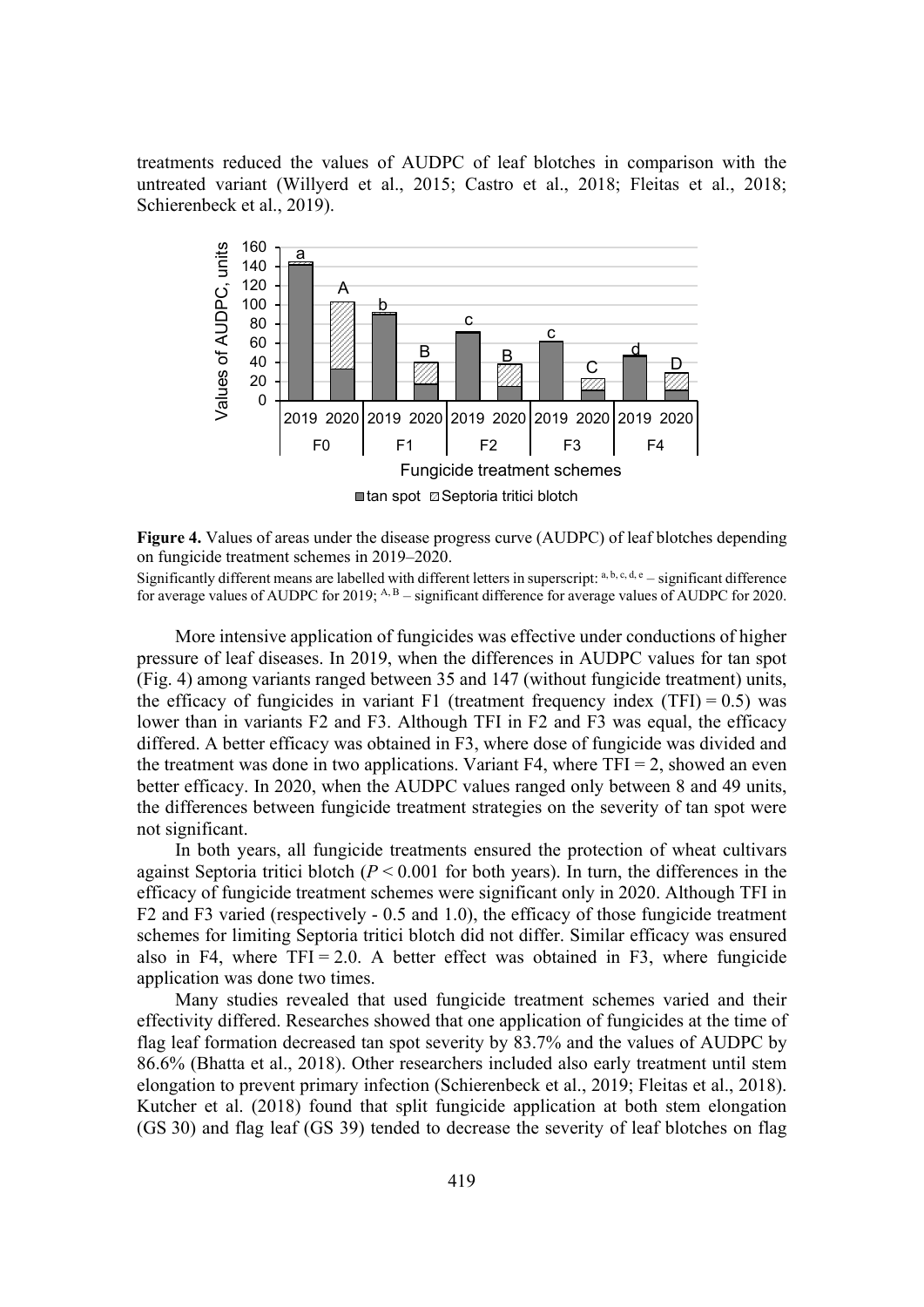leaves and increase the yield relative to single application of fungicide applied at GS 39. Wegulo et al. (2009) obtained that the fungicides used at flowering can prevent significant yield losses. The present study confirms the results of researches in Luxembourg when in years with major tan spot outbreaks, El Jarroudi et al. (2013) found that during early grain development (at GS 75), the disease severity was well controlled by a single (at GS 55) and double (at GS  $31 +$  GS 59) fungicide treatments, but later (at GS 85) the severity of disease increased. Those researchers used fungicide treatment schemes similar to those in our experiments but with different active ingredients.

Similarly to tan spot, the strategies used for the limiting of Septoria tritici blotch varied. In Ireland, where winter wheat fungicide programs for Septoria tritici blotch comprised even four applications, first application was done until GS 31 with the aim to slow the progression of Septoria tritici blotch in the upper canopy. Other researchers - Sylvester & Kleczewski (2018) - established that the inclusion of early treatment in fungicide programs (GS  $30 +$  GS  $37$  or GS  $30 +$  GS  $60$ ) did not result in significantly lower disease severity compared to single application at GS 37 or GS 60. Researchers found that fungicide treatment schemes with fungicide application at GS 60 resulted in the lowest leaf blotch severity on the flag leaf. Brinkman et al. (2014) confirmed that early application did not control the disease on flag leaves during grain fill and the most effective fungicide application timing was at GS 35–40 or at GS the 60–65. Triple application of fungicides resulted in the lowest leaf disease during grain fill, but efficacy of triple application did not usually differ

from one application done at flowering.

**Nitrogen rates.** Although the development of tan spot was not influenced by nitrogen fertilizer rate (*P* = 0.07 for 2019; *P* = 0.95 for 2020), the influence of fungicide atment scheme on the development of tan spot (Table 2) depended on nitrogen fertilizer rates. In the year with higher values of AUDPC, the efficacy of treatment schemes where treatment was done in two or three applications  $(TFI = 1.0$  and  $2.0$  in variants F3 and F4 was higher at all nitrogen rates. In the next year, with low pressure of tan spot, only at N210 the influence of fungicide treatment scheme was significant.

The results of present study confirm that the effectivities of fungicides on the development of tan spot increased with the increase in nitrogen dose (Castro et al., 2018).

The development of Septoria tritici

**Table 2.** Values of AUDPC of tan spot depending on fungicide treatment schemes and nitrogen rate in 2019–2020

| Values of AUDPC                   |                  |                  |                   |                   |  |  |
|-----------------------------------|------------------|------------------|-------------------|-------------------|--|--|
| Fungicide<br>treatment<br>schemes | N <sub>120</sub> | N <sub>150</sub> | N <sub>180</sub>  | N <sub>2</sub> 10 |  |  |
|                                   | 2019             |                  |                   |                   |  |  |
| F <sub>0</sub>                    | 146 <sup>a</sup> | $142^{\rm a}$    | 147 <sup>a</sup>  | 133 <sup>a</sup>  |  |  |
| F <sub>1</sub>                    | 97 <sup>b</sup>  | 93 <sup>b</sup>  | 88 <sup>b</sup>   | 84 <sup>b</sup>   |  |  |
| F <sub>2</sub>                    | 85 <sup>b</sup>  | $68^{b,c,d}$     | $63^{b,c,d}$      | 70 <sup>b</sup>   |  |  |
| F <sub>3</sub>                    | $67^{b,c}$       | $65^{b,c,d}$     | $56^{\text{c,d}}$ | $56^{b,c}$        |  |  |
| F <sub>4</sub>                    | 48 <sup>c</sup>  | 46 <sup>d</sup>  | 54 <sup>d</sup>   | 35 <sup>c</sup>   |  |  |
|                                   | 2020             |                  |                   |                   |  |  |
| F <sub>0</sub>                    | 31 <sup>A</sup>  | 40 <sup>A</sup>  | 34 <sup>A</sup>   | 26 <sup>A</sup>   |  |  |
| F <sub>1</sub>                    | 19 <sup>B</sup>  | $15^{\rm B}$     | $13^B$            | 19 <sup>A</sup>   |  |  |
| F <sub>2</sub>                    | $18^{\rm B}$     | $14^{\rm B}$     | $15^{\rm B}$      | $12^{\rm B}$      |  |  |
| F <sub>3</sub>                    | $10^{\rm B}$     | 9В               | $10^{\rm B}$      | $15^{\text{A}}$   |  |  |
| F <sub>4</sub>                    | 11 <sup>B</sup>  | $12^{\rm B}$     | $11^{\rm B}$      | $10^{\rm B}$      |  |  |

Significantly different means are marked with different letters in superscript: a, b, c, d, – significant difference for average values of AUDPC for 2019; A, B – significant difference for average values of AUDPC for 2020.

blotch was not influenced by nitrogen fertilizer rate  $(P = 0.67$  for 2019;  $P = 0.94$ for 2020). In contrast, Jensen & Jørgensen (2016) found that severity of disease increased significantly with the increase in crop biomass in the untreated plots. The research of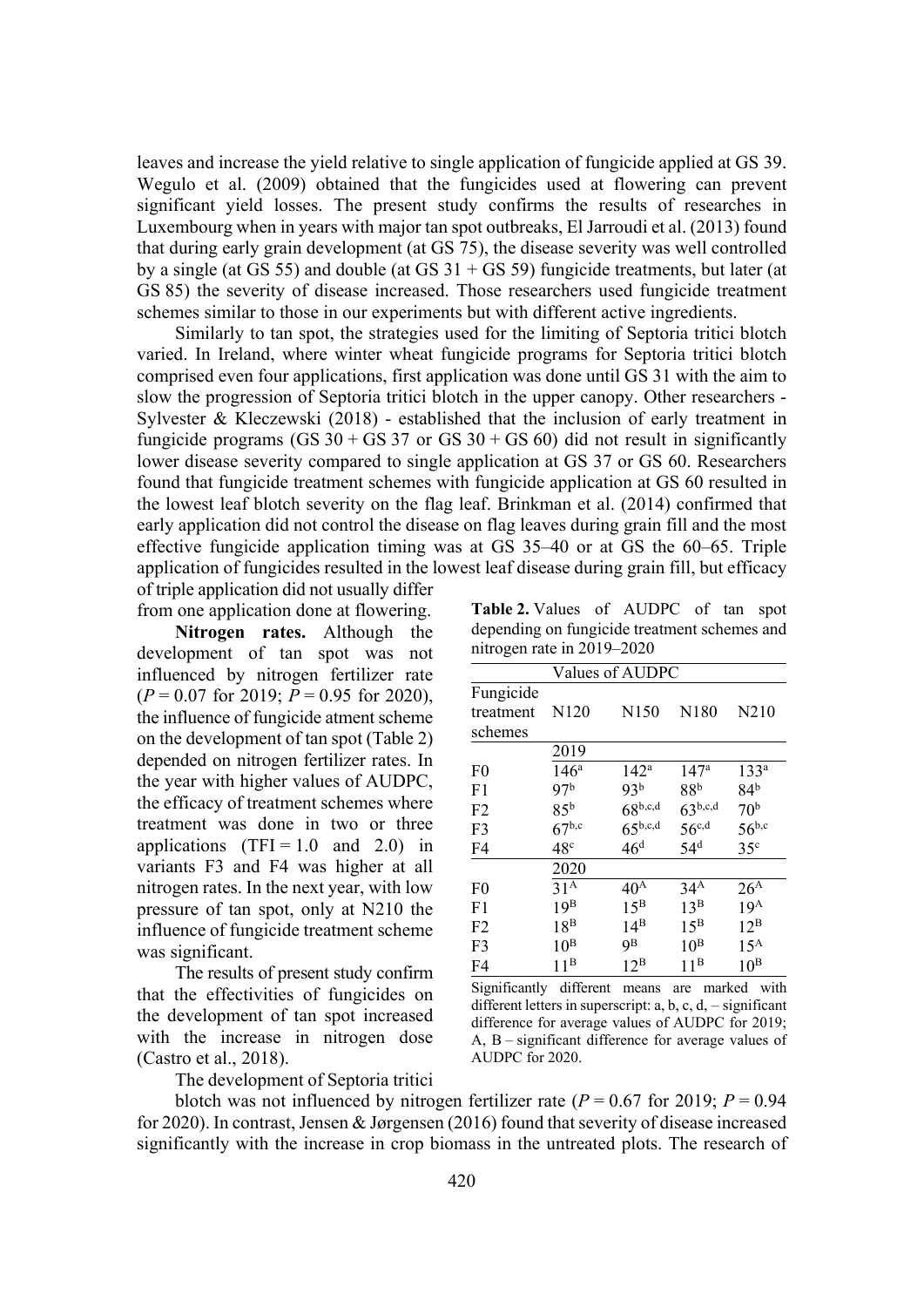Brinkman et al. (2013) revealed that severity of Septoria tritici blotch on the flag and penultimate leaves weakly associated with N rate. However, in certain years, the severity of disease increased in the untreated plots at higher N rates (32% of the leaf area was infected at a rate of 170 kg ha<sup>-1</sup>, compared to 26.9% with N rate of 100 kg ha<sup>-1</sup>). Castro et al. (2018) also found that weather conditions explained the differences in the effect of N fertilization on the AUDPC of Septoria tritici blotch. In the wettest year with more disease pressure, nitrogen fertilization significantly decreased disease severity. Conversely, in the driest year, no differences were detected.

### **Wheat yield**

The average winter wheat grain yield in both trial years differed significantly  $(P < 0.001)$ . Nitrogen fertilization significantly increased the average grain yield per both years. In 2019, a significant yield increase was observed at the nitrogen rate N180 ( $P = 0.015$ ) (Švarta et al., 2020), but in 2020 - at the rate N150 ( $P < 0.001$ ). Further increase of nitrogen rate did not

provided a significant yield increase.

As leaf blotch severity was influenced by fungicide treatment schemes but no by nitrogen rate, this article further analyses the grain yield depending on fungicide treatment schemes at the average nitrogen background.

In our experiment, a negative moderate correlation between total AUDPC of leaf blotches and grain yield was established  $(r = -0.58)$ . In 2019, winter wheat grain yields was 5.08–5.25 t ha<sup>-1</sup> (Fig. 5) and fungicide treatment schemes did not influenced yield  $(P = 0.80)$ . In 2020, when the average winter wheat grain yield was higher  $(7.82-8.64 \text{ t ha}^{-1})$ , the using of





Significantly different means are marked with different letters in superscript: <sup>a</sup> – significant difference for 2019;  $A, B$  – significant difference for 2020.

fungicides provided significant increase of yield  $(P < 0.001)$  compared to untreated variant but there were no significant differences among fungicide treatment schemes. It coincides with results of research in the Baltic–Nordic region what indicate a positive yield response even after one fungicide treatment of wheat (Jalli et al., 2020). Researchers obtained that yield responses from fungicide treatment range between 0.5 and  $2$  t ha<sup>-1</sup> and depends on region, meteorological conditions, cultivar and soil type.

## **CONCLUSIONS**

1. The development of tan spot and Septoria tritici blotch differed significantly in both years and depended on meteorological conditions. In 2019, tan spot dominated and the severity of disease reached a significant level (18.7% in untreated variant). In 2020, weather conditions promoted the development of Septoria tritici blotch (11.4% in untreated variant).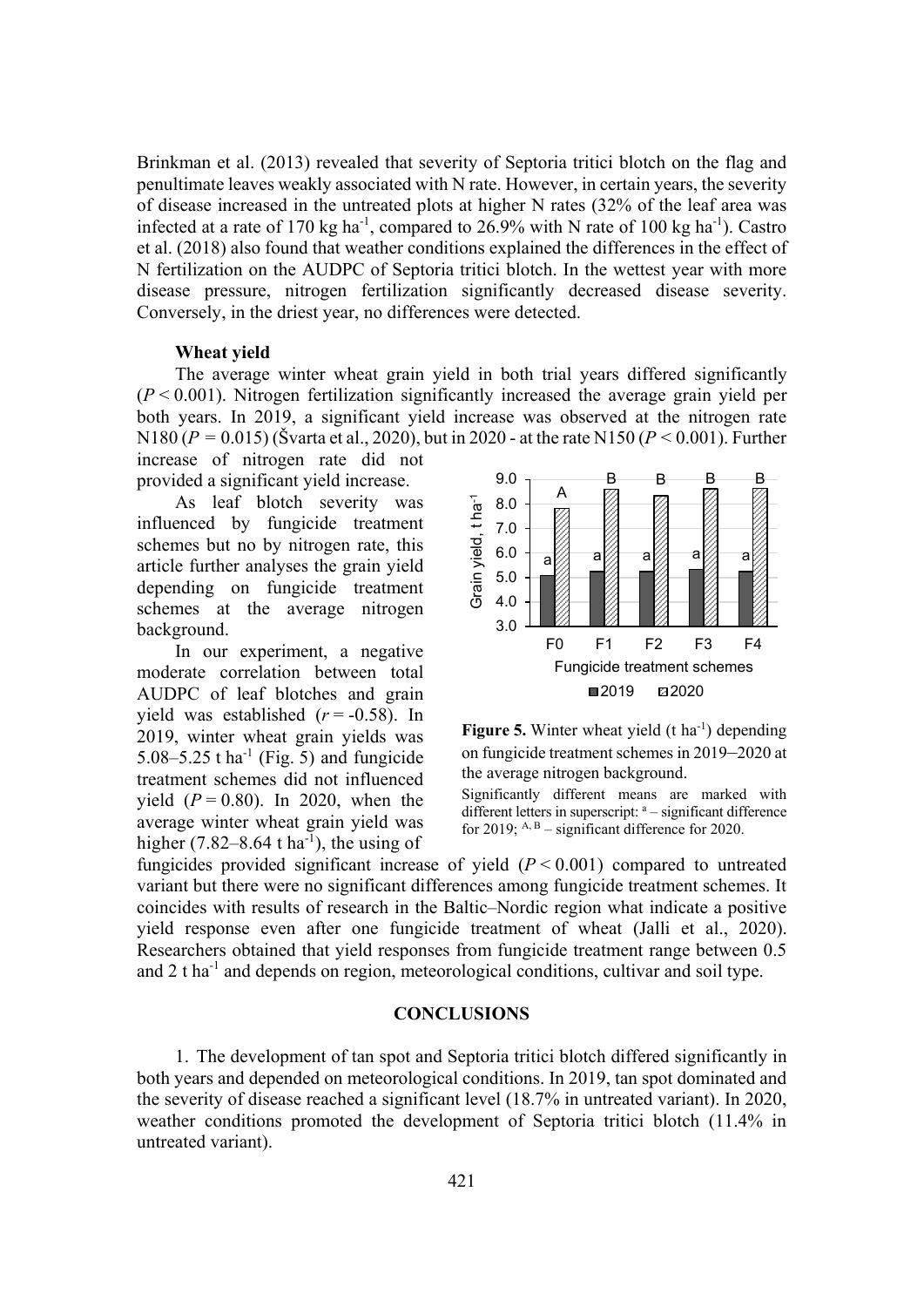2. All used schemes of fungicide treatment significantly decreased the level of tan spot and Septoria tritici blotches. More intensive fungicide application contributed better leaf blotches control, but it did not give additional yield under Latvian conditions in 2019–2020.

3. Nitrogen fertilizer rate had no significant effect on the development of leaf blotches; however, more intensive fungicide treatment was more effective in variants with higher rates of nitrogen.

4. Nitrogen fertilizer rate significantly increased the average grain yield per both years. A significant yield increase was observed: 2019 - at the nitrogen rate N180, in 2020 - at the rate N150. Further increase of nitrogen rate did not provided a significant yield increase.

5. A negative moderate correlation between total AUDPC of leaf blotches and grain yield was established. The using of fungicides increased grain yield only in year when obtained significantly higher yields (grain yields reached  $7.00$  t ha<sup>-1</sup>) although the severity of leaf blotches was lower.

ACKNOWLEDGEMENTS. The research was supported by the EIP-Agri project 'The development of the decision-making support system for restriction of the diseases, affecting leaves and ears of winter wheat'.

#### **REFERENCES**

- Bankina, B., Bimšteine, G., Arhipova, I., Kaneps, J. & Stanka, T. 2018. Importance of agronomic practice on the control of winter wheat diseases. *Agriculture* 8, 56. doi: 10.3390/agriculture8040056
- Bhatta, M., Regassa, T., Wegulo, S.N. & Baenziger, P.S. 2018. Foliar fungicide effects on disease severity, yield, and agronomic characteristics of modern winter wheat genotypes. *Agronomy Journal* 110(2), 1–9. doi: 10.2134/agronj2017.07.0383
- Brinkman, J.M.P., Deen, W., Lauzon, J.D. & Hooker, D.C. 2014. Synergism of nitrogen rate and foliar fungicides in soft red winter wheat. *Agronomy Journal* 106(2), 491–510. doi: 10.21354/agronj2013.0395
- Central Statistical Bureau of Latvia. 2019. http://data1.csb.gov.lv/pxweb/lv/lauks/lauks\_\_03Augk\_\_ikgad/LAG020.px/table/tableVie wLayout1/. Accessed 01.05.2021.
- Castro, A.C., Fleitas, M.C., Schierenbeck, M., Gerard, G.S. & Simón, M.R. 2018. Evaluation of different fungicides and nitrogen rates on grain yield and bread-making quality in wheat affected by Septoria tritici blotch and yellow spot. *Journal of Cereal Science* 83, 49–57. doi: 10.1016/j.jcs.2018.07.014
- Cotuna, O., Paraschivu, M., Parascivu, A.M. & Sarateanu, V. 2015. The influence of tillage, crop rotation and residue management on tan spot (*Dreschlera tritici repentis* Died. Shoemaker) in winter wheat. *Research Journal of Agricultural Science* 47(2), 13–21.
- Creissen, H.E., Glynn, E., Spink, J.H. & Kildea, S. 2018. The effect of fungicides applied prestem extension on septoria tritici blotch and yield of winter wheat in Ireland. *Crop Protection* 104, 7–10. doi: 10.1016/j.cropro.2017.10.003
- El Jarroudi, M., Kouadio, L., Beyer, M., Giraud, F., Tychon, B. & Delfosse, P. 2013. Factors affecting tan spot on winter wheat in the grand-Duchy of Luxembourg. *Journal of Plant Pathology* **S1**(7), 1–7.